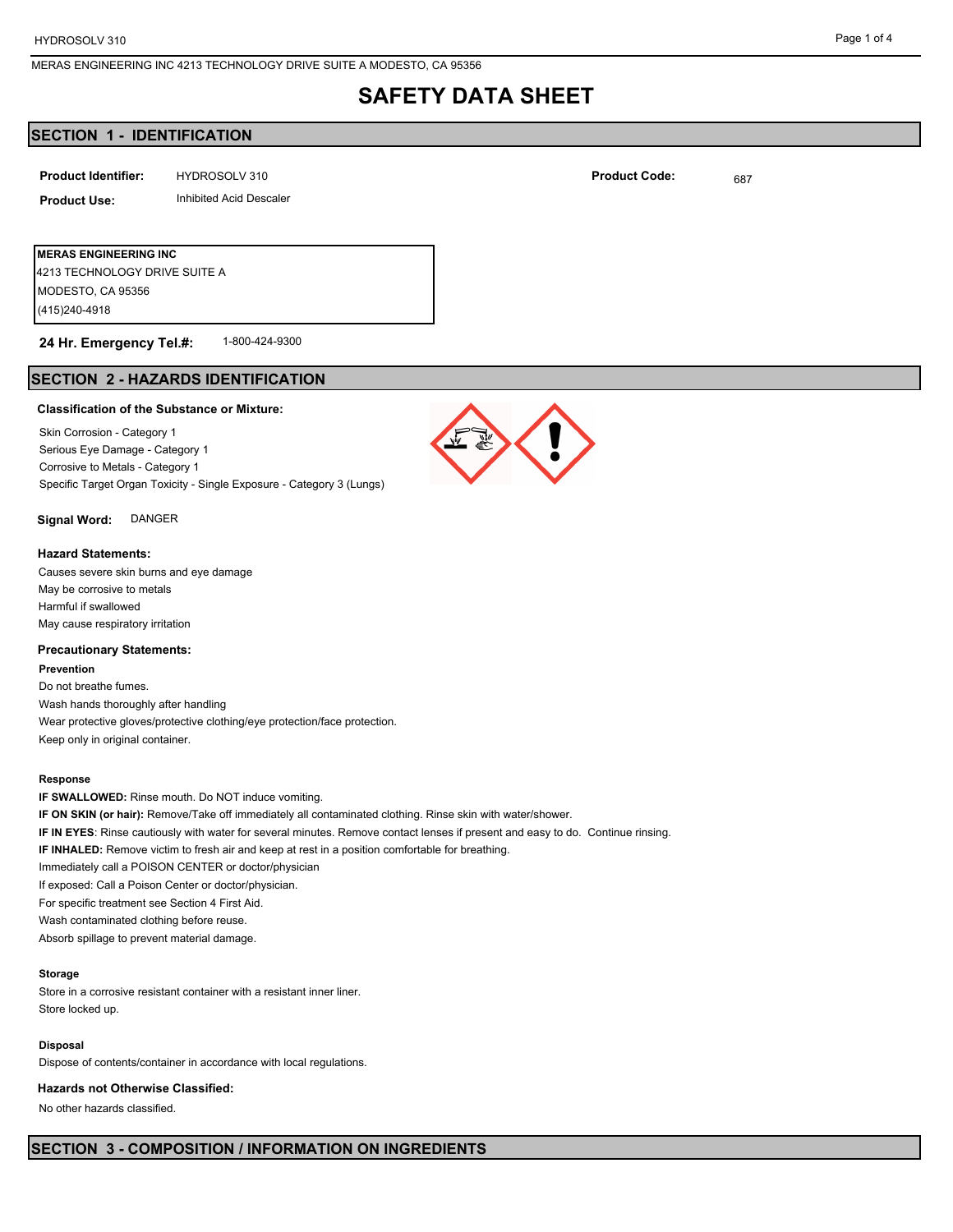# **SAFETY DATA SHEET**

| Ingredient                | <b>Synonym</b>  | <b>ICAS Number</b> | <b>IConcentration</b> |
|---------------------------|-----------------|--------------------|-----------------------|
| <b>IHYDROCHLORIC ACID</b> | I MURIATIC ACID | 7647-01-0          | <b>20-50%</b>         |
| <b>GLYCOLIC ACID</b>      | I N/A           | 79-14-1            | $1 - 10%$             |

# **SECTION 4 - FIRST-AID MEASURES**

**Inhalation:** Remove source of exposure or move person to fresh air and keep comfortable for breathing. If experiencing respiratory symptoms: Call a POISON CENTER/doctor. If breathing is difficult, trained personnel should administer emergency oxygen if advised to do so by the POISON CENTER/doctor.

**Skin Contact:** Take off immediately contaminated clothing, shoes and leather goods (e.g. watchbands, belts). Rinse skin with lukewarm, gently flowing water/shower with a flushing duration of 60 minutes. Immediately call POISON CENTER/doctor. Wash contaminated clothing before re-use.

**Eye Contact:** Remove source of exposure or move person to fresh air. Rinse eyes cautiously with lukewarm, gently flowing water for several minutes, while holding the eyelids open. Remove contact lenses, if present and easy to do. Continue rinsing for 60 minutes. Take care not to rinse contaminated water into the unaffected eye or into the face. Immediately call a POISON CENTER/doctor. Continue rinsing until medical aid is available.

**Ingestion:** Rinse mouth. Do NOT induce vomiting. Immediately call a POISON CENTER/doctor. If vomiting occurs naturally, lie on your side, in the recovery position.

**Most Important Symptoms and Effects, both Acute and Delayed:** Causes severe skin burns and eye damage, burning of the mouth, throat, and esophagus.

**Indication of any Immediate Medical Attention and Special Treatment Needed:** Treat symptomatically

### **SECTION 5 - FIRE-FIGHTING MEASURES**

**Extinguishing Media:** Use water spray, powder, foam, carbon dioxide.

**Special hazards arising from the substance or mixture:** Hot or molten material can react violently with water. Can react with certain metals, such as aluminum, to generate flammable Hydrogen gas.

**Flammability classification (OSHA 29 CFR 1910.106) (Hazcom 2012):** Non flammable

**Hazardous Combustion Products:** Forms flammable hydrogen gas on contact with metals.

**Special protective equipment and precautions for firefighters:** In the event of a fire, wear full protective clothing and NIOSH-approved self-contained breathing apparatus.

#### **SECTION 6 - ACCIDENTAL RELEASE MEASURES**

**Personal precautions, protective equipment and emergency procedures:** Ventilate area of leak or spill. Wear appropriate personal protective equipment as specified in Section 8. Isolate hazard area. Keep unnecessary and unprotected personnel from entering.

**Methods and materials for containment and cleaning up:** SMALL SPILLS (less than 1 gallon): Dike small spills with inert material (sand, earth, etc.). Collect in plastic containers only. Wash area and let dry. LARGE SPILL: Should be diked with sand ahead of spill. Collect in plastic containers only. Ensure adequate decontamination of tools and equipment following clean up.

**Special spill response procedures:** Collect spills in plastic containers only. Prevent from entering sewers, waterways, or low areas.

# **SECTION 7 - HANDLING AND STORAGE**

**Precautions for Safe Handling:** Wear at least chemical resistant gloves and eye protection, face shield, and chemical resistant garments when handling, moving or using this product. Do not contaminate water, food, or feed by storage or disposal.

**Conditions for Safe Storage:** Store in closed, properly labeled, rubber-lined steel, acid-resistant plastic, or glass containers. Store in a cool, dry,

well-ventilated place away from heat, cold, metals, strong oxidizing agents, strong alkalis or reactive materials. Protect from freezing. Always use care when opening containers and keep tightly closed when not in use. Do not reuse containers.

**Incompatible Materials:** Alkalis, oxidizing agents, metals, bases and organic materials.

# **SECTION 8 - EXPOSURE CONTROLS / PERSONAL PROTECTION**

**Ventilation and engineering measures:** Forced air, local exhaust, or open air is adequate.

**Respiratory Protection:** Use appropriate NIOSH respirator.

**Skin Protection:** Wear chemical resistant gloves and chemical resistant garments when handling, wash garments before re-use.

**Eye/Face Protection:** Wear chemical goggles; also wear a face shield if splashing hazard exists.

**Other Protective Equipment:** Eye wash facility and emergency shower should be in close proximity.

**General Hygiene Conditions:** Do not eat, drink or smoke when using this product. Wash thoroughly after handling. Remove and wash contaminated clothing before re-use. Handle in accordance with good industry hygiene and safety practice.

#### **SECTION 9 - PHYSICAL AND CHEMICAL PROPERTIES**

**Appearance:** White to pale yellow clear liquid **Odor:** Pungent, irritating odor **pH:** <2 **Melting/Freezing point:** -35ºC / -31ºF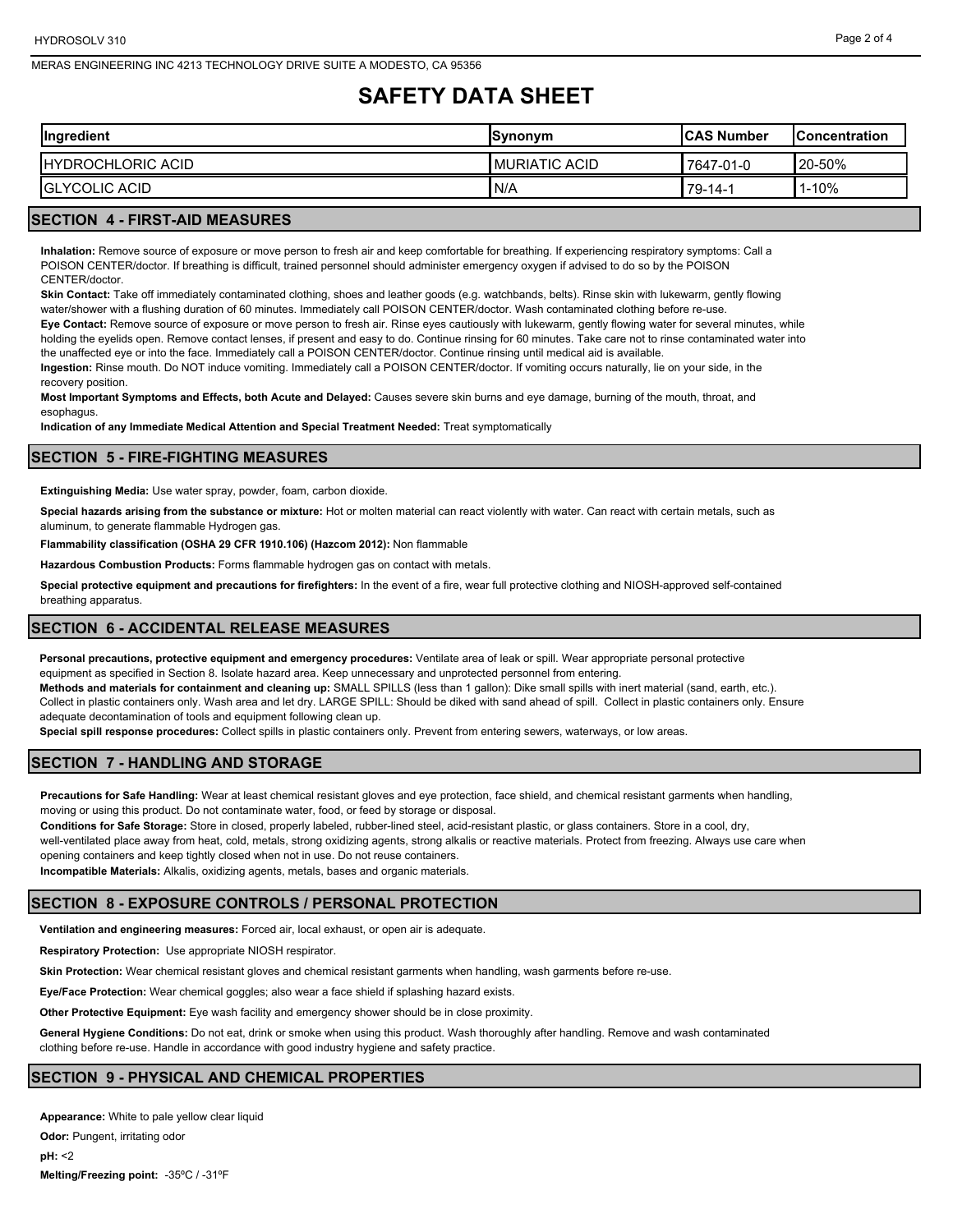# **SAFETY DATA SHEET**

**Initial boiling point and boiling range:** 105ºC /221 ºF **Flammability (solid, gas):** Non flammable Specific gravity: 1.18 **Solubility in water:** Complete **Viscosity:** 10-20 cSt at 20ºC /68ºF

## **SECTION 10 - STABILITY AND REACTIVITY**

**Reactivity:** Reactive with alkalis, attacks most metals, some violently releasing hydroges gas; flames with fluorine.

**Chemical Stability:** Stable under normal conditions

**Possibility of Hazardous Reactions:** Reactive with oxidizing agents, reducing agents, metals, bases and alkalis.

**Conditions to Avoid:** Incompatible materials and high temperatures

**Incompatible Materials:** Alkalis, oxidizing agents, metals and sodium hypochlorite.

**Hazardous Decomposition Products:** Corrosive chlorine gas and flammable/explosive hydrogen gas.

# **SECTION 11 - TOXICOLOGICAL INFORMATION**

#### **Information on likely routes of exposure:**

Routes of entry - inhalation: YES Routes of entry - skin & eye: YES Routes of entry - ingestion: YES

Routes of entry - skin absorption: NO

#### **Potential Health Effects:**

#### **Signs and symptoms of short term (acute) exposure:**

**Inhalation:** Severe irritant. Effects from inhalation of mist vary from mild irritation to serious damage of the upper respiratory tract, depending on severity of exposure. Symptoms may include sneezing, sore throat or runny nose. Severe pneumonitis may occur.

**Ingestion:** Corrosive! Swallowing causes severe burns of mouth, throat, and stomach. Severe scarring of tissue, corrosion, permanent tissue destruction and death may result. Symptoms may include severe pain, nausea, vomiting, diarrhea, shock, hemorrhaging and/or fall in blood pressure. Damage may appear days after exposure.

**Skin:** Corrosive! Contact with skin causes irritation or severe burns and scarring with greater exposures.

**Eye:** Corrosive! Causes irritation of eyes, and with greater exposures it can cause burns that may result in permanent impairment of vision, even blindness.

#### **Potential Chronic Health Effects:**

**Mutagenicity:** Not known to have mutagenic effects in humans or animals.

**Carcinogenicity:** No components are listed as carcinogens by ACGIH, IARC, OSHA, or NTP.

**Reproductive effects:** No known effects on humans or animals.

**Sensitization to material:** Not known as a sensitizer in humans or animals.

**Medical conditions aggravated by overexposure:** Prolonged exposure may cause dermatitis & dental erosion.

**Toxicological data:** The calculated ATE values for this mixture are:

ATE oral =  $1587 \text{ mg/kg}$ 

ATE dermal = >10,000 mg/kg

ATE inhalation = >10,000 ppm

#### **SECTION 12 - ECOLOGICAL INFORMATION**

**Persistence and degradability:** Does not biodegrade. Reacts with various substances (e.g.: limestone or cement) to neutralize itself.

**Bioaccumulation potential:** Not expected to bioaccumulate.

**Mobility in soil:** Soluble in water and mobile in soil.

# **SECTION 13 - DISPOSAL CONSIDERATIONS**

**Handling for disposal:** Do not contaminate water, food, or feed by storage and/or disposal. When handling refer to protective measures listed in sections 7 and 8. Empty residue from containers, rinse container well.

**Method of disposal:** Dispose of in accordance with all applicable federal, state, provincial and local regulations. Contact your local, state, provincial or federal environmental agency for specific rules.